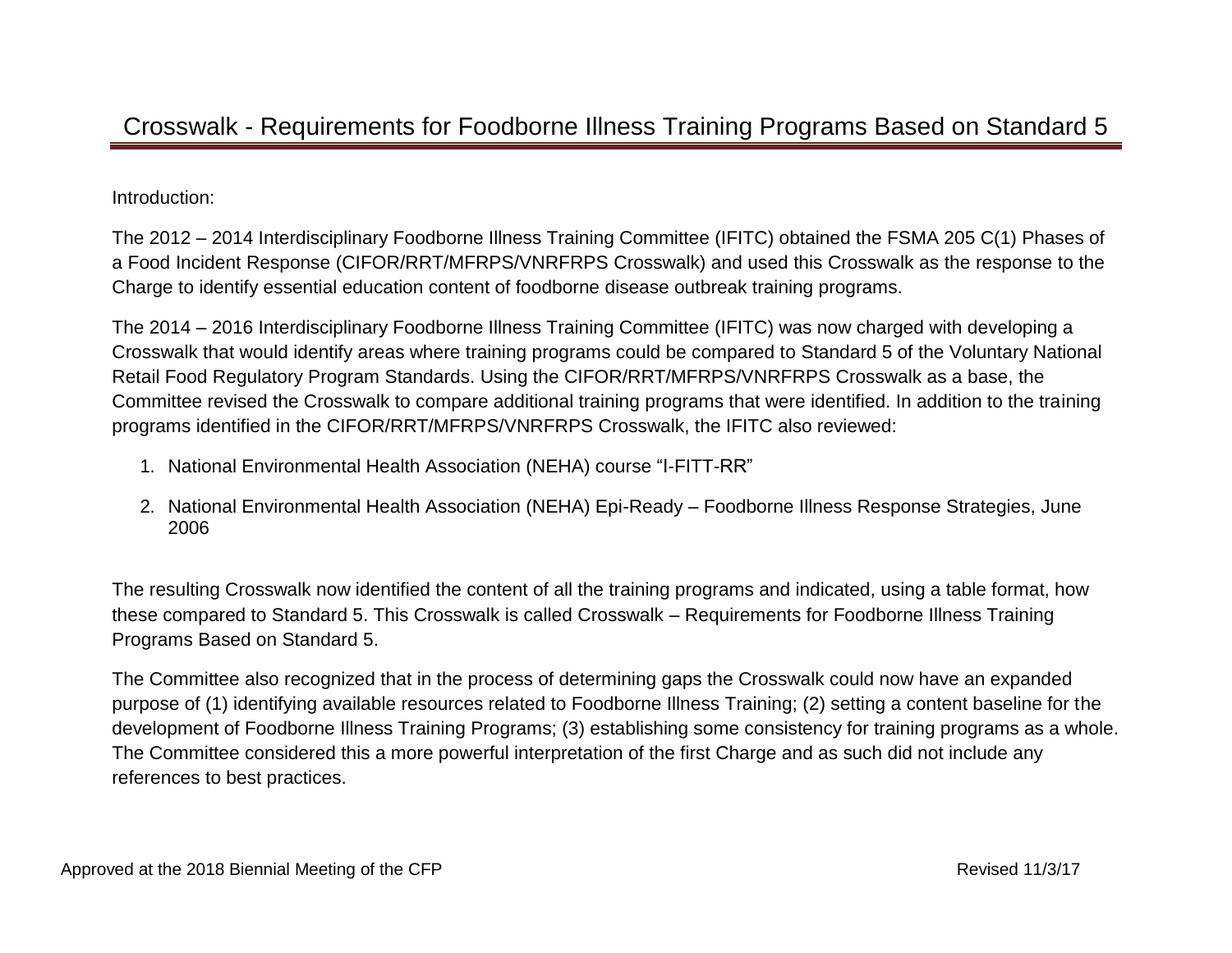The Committee also agreed that this document will be useful to regulators, academics and NGO's when new training programs are being considered especially as it would introduce consistency, a much needed component in Foodborne Illness Training Programs.

In 2016-2018, the Program Standards Committee (PSC) was now charged with maintaining the document. The chart below is an updated version with current references for the training materials.

## Acronyms Used:

RRT: Rapid Response Team CIFOR: Council to Improve Foodborne Outbreak Response MFRPS: Manufactured Food Regulatory Program Standards IAFP: International Association of Food Protection NASDA: National Association of State Departments of Agriculture – Food Emergency Response Plan Template <http://www.nasda.org/File.aspx?id=4065> NEHA Epi-Ready: National Environmental Health Association NEHA I-FITT-RR: Industry-Foodborne Illness Investigation Training and Recall Response CDC – Center for Disease Control VNRFPS: Voluntary National Retail Food Regulatory Program Standards – Standard 5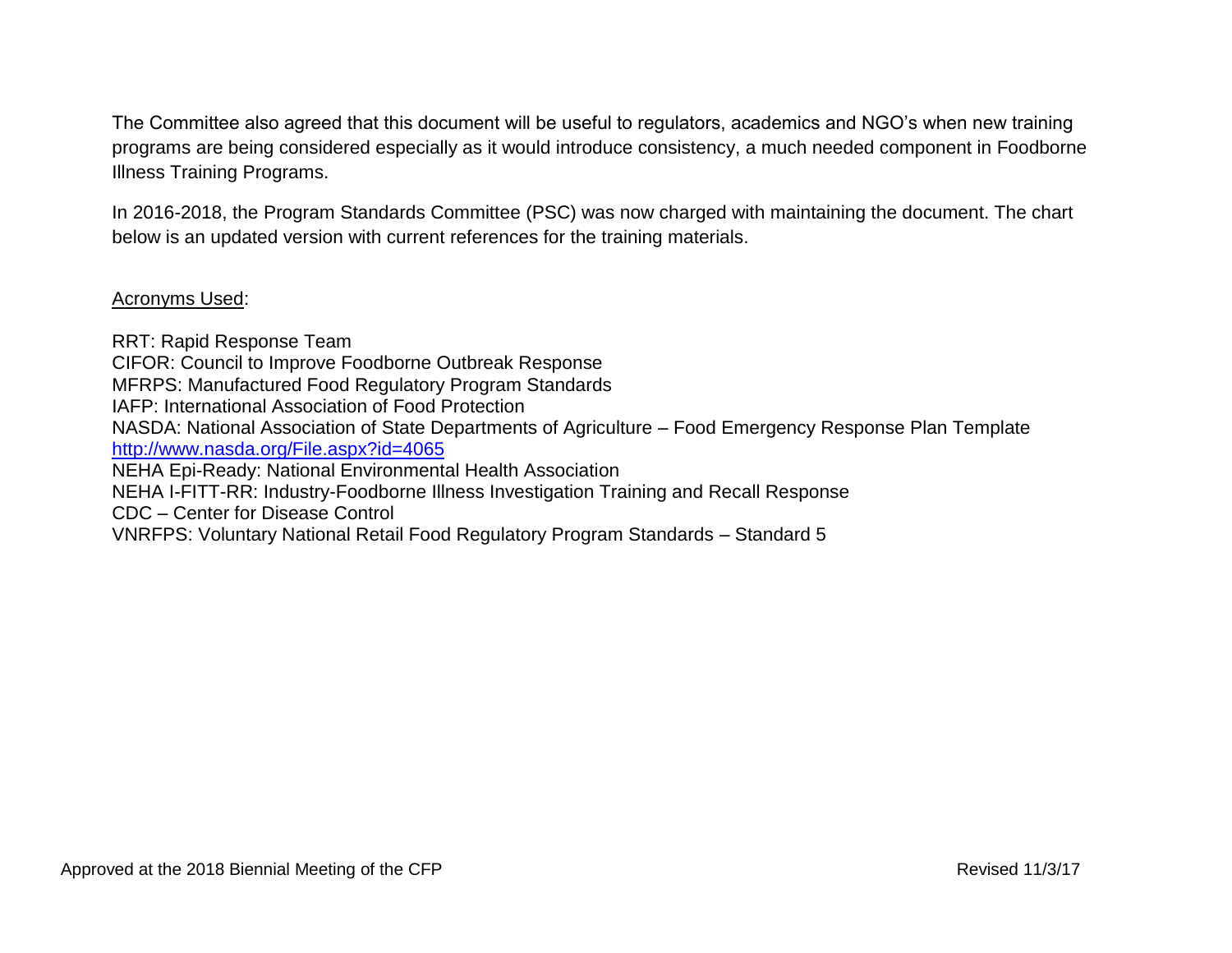| STANDARD 5 - Voluntary National Retail Food Regulatory Program Standards                                                                                                                                                                                                                                                                                                                                                                             |                          |              |              |                                                                                            |                                             |                                                                                               |                                                        |                                                                      |  |  |  |
|------------------------------------------------------------------------------------------------------------------------------------------------------------------------------------------------------------------------------------------------------------------------------------------------------------------------------------------------------------------------------------------------------------------------------------------------------|--------------------------|--------------|--------------|--------------------------------------------------------------------------------------------|---------------------------------------------|-----------------------------------------------------------------------------------------------|--------------------------------------------------------|----------------------------------------------------------------------|--|--|--|
| 1. Investigative procedures.                                                                                                                                                                                                                                                                                                                                                                                                                         |                          |              |              |                                                                                            |                                             |                                                                                               |                                                        |                                                                      |  |  |  |
| Standard 5                                                                                                                                                                                                                                                                                                                                                                                                                                           | <b>RRT</b>               | <b>CIFOR</b> | <b>MFRPS</b> | <b>IAFP</b><br>Procedures<br>To<br>Investigate<br>Foodborne<br><b>Illness</b><br>Sixth ed. | <b>NASDA</b><br>Version 4.0.<br>August 2011 | NEHA Epi-<br>Ready.<br>Foodborne<br><b>Illness</b><br>Response<br>Strategies.<br>Edition 2012 | <b>NEHA</b><br><b>I-FITT-RR</b>                        | CDC<br>Foodborne Illness<br>Outbreak<br>Environmental<br>Assessments |  |  |  |
| a. The program has written<br>operating procedures for<br>responding to and /or<br>conducting investigations of<br>foodborne illness and food-<br>related injury*. The procedures<br>clearly identify the roles, duties<br>and responsibilities of program<br>staff and how the program<br>interacts with other relevant<br>departments and agencies. The<br>procedures may be contained in<br>a single source document or in<br>multiple documents. | II. A.<br>Chapter 1      | 3.1          | 5.3          | Page 3-4                                                                                   | III, V, VI, VII,<br>IX, X,                  | Modules 1, 2,<br>3, 4, 5, 6, 7                                                                | Module 1<br>Building a<br>Partnership:<br>Who and Why? |                                                                      |  |  |  |
| b. The program maintains<br>contact lists for individuals,<br>departments, and agencies that<br>may be involved in the<br>investigation of foodborne<br>illness, food-related injury* or<br>contamination of food.                                                                                                                                                                                                                                   | II.B.<br>Chapters<br>2&3 | 3.6.2.1      | 5.3.1.2.6    | Page3-4                                                                                    | VI, XIV                                     | Module 1                                                                                      | Module 1<br>Building a<br>Partnership:<br>Who and Why? |                                                                      |  |  |  |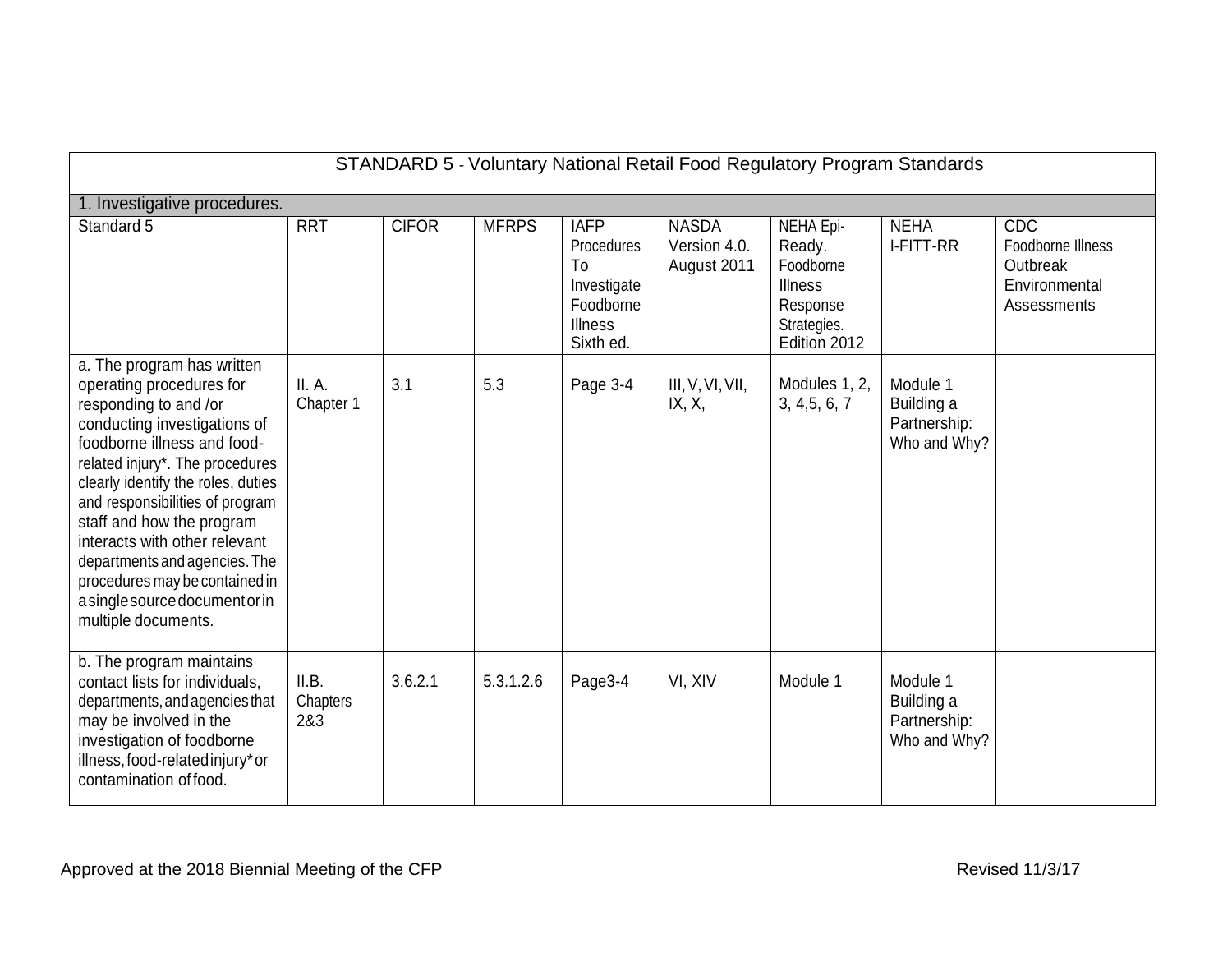| Standard 5                                                                                                                                                                                                                                                                                                                                                                         | <b>RRT</b>           | <b>CIFOR</b> | <b>MFRPS</b> | <b>IAFP</b><br>Procedures<br>To<br>Investigate<br>Foodborne<br><b>Illness</b><br>Sixth ed. | <b>NASDA</b><br>Version 4.0.<br>August 2011 | NEHA Epi-<br>Ready.<br>Foodborne<br><b>Illness</b><br>Response<br>Strategies.<br>Edition 2012 | <b>NEHA</b><br>I-FITT-RR                                                                             | CDC<br>Foodborne Illness<br>Outbreak<br>Environmental<br>Assessments |
|------------------------------------------------------------------------------------------------------------------------------------------------------------------------------------------------------------------------------------------------------------------------------------------------------------------------------------------------------------------------------------|----------------------|--------------|--------------|--------------------------------------------------------------------------------------------|---------------------------------------------|-----------------------------------------------------------------------------------------------|------------------------------------------------------------------------------------------------------|----------------------------------------------------------------------|
| c. The program maintains a<br>written operating procedure or a<br>Memorandum of Understanding<br>(MOU) with the appropriate<br>epidemiological investigation<br>program/department to conduct<br>foodborne illness investigations<br>and to report findings. The<br>operating procedure or MOU<br>clearly identifies the roles,<br>duties and responsibilities of<br>each party.   | II.A.<br>Chapter 1   | 3.1          | 5.3.1.1      |                                                                                            | V, VI, IX, XIII                             |                                                                                               | Module 1<br>Building a<br>Partnership:<br>Who and Why?<br>Module 4<br>Epidemiologic<br>Investigation |                                                                      |
| d. The program maintains logs<br>or databases for all complaints<br>or referral reports from other<br>sources alleging food-related<br>illness, food-related injury* or<br>intentional food contamination.<br>The final disposition for each<br>complaint is recorded in the log<br>or database and is filed in or<br>linked to the establishment<br>recordfor retrieval purposes. | II. E.<br>Chapter 11 | 4.3.4.9      | 5.5          | Page 2,3,4<br>Example<br>logs: page<br>139-140                                             |                                             | Module 2                                                                                      | Module 2<br>How Do You<br>Recognize a<br>Foodborne<br>Illness?                                       |                                                                      |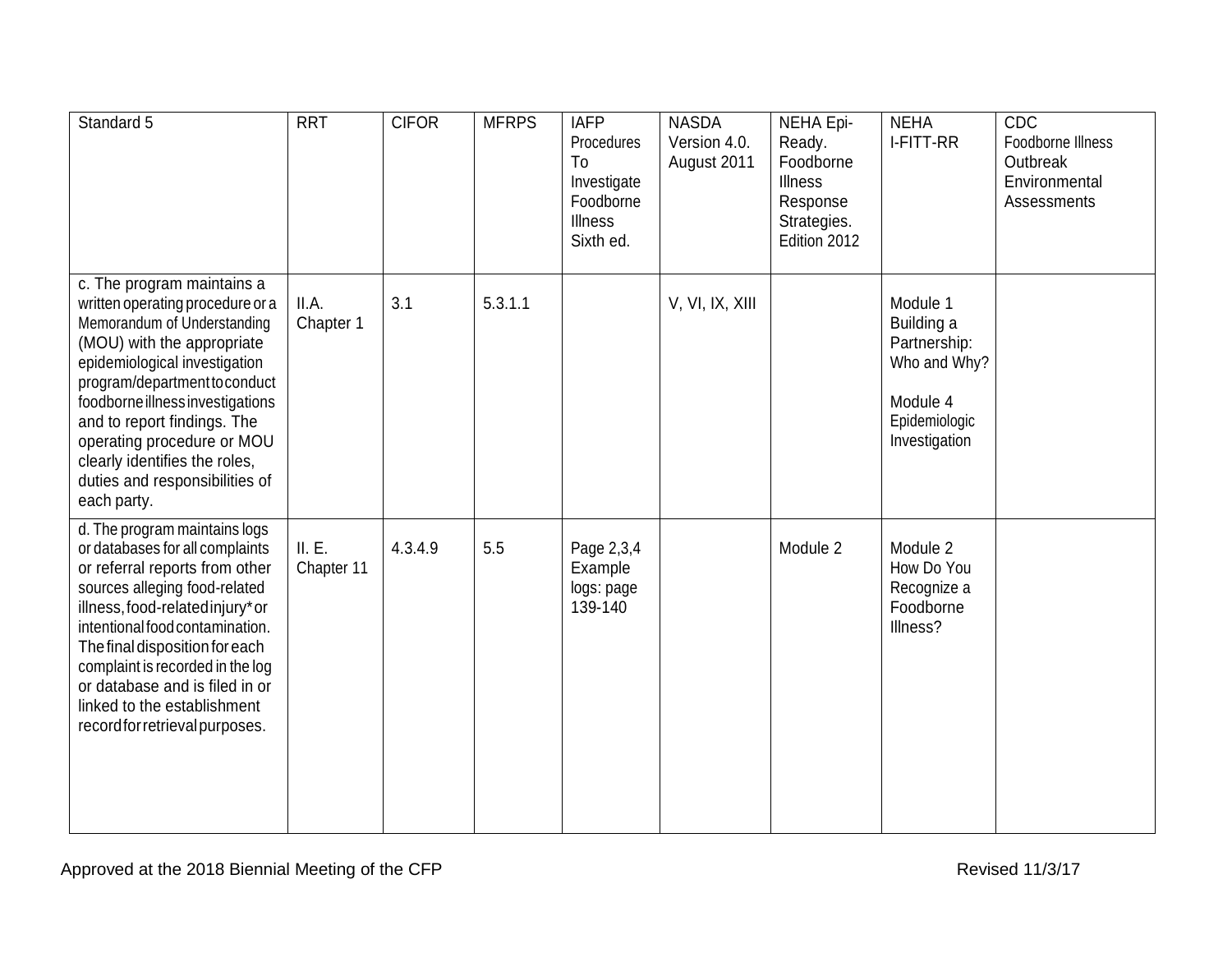| Standard 5                                                                                                                                                                                                                                                                  | <b>RRT</b>                                                      | <b>CIFOR</b>                    | <b>MFRPS</b> | <b>IAFP</b><br>Procedures<br>To<br>Investigate<br>Foodborne<br><b>Illness</b><br>Sixth ed. | <b>NASDA</b><br>Version 4.0.<br>August 2011 | <b>NEHA Epi-</b><br>Ready.<br>Foodborne<br><b>Illness</b><br>Response<br>Strategies.<br>Edition 2012 | <b>NEHA</b><br>I-FITT-RR                                       | CDC<br>Foodborne Illness<br>Outbreak<br>Environmental<br>Assessments |
|-----------------------------------------------------------------------------------------------------------------------------------------------------------------------------------------------------------------------------------------------------------------------------|-----------------------------------------------------------------|---------------------------------|--------------|--------------------------------------------------------------------------------------------|---------------------------------------------|------------------------------------------------------------------------------------------------------|----------------------------------------------------------------|----------------------------------------------------------------------|
| e. Program procedures describe<br>the disposition, action or follow-<br>up and reporting required for<br>each type of complaint or<br>referral report.                                                                                                                      | Chapter<br>$9,10,11$ &<br>13                                    | Chapter 4,<br>4.3,<br>Chapter 5 | 5.5          | Page3-11                                                                                   | VI, IX                                      | Module 2                                                                                             | Module 2<br>How Do You<br>Recognize a<br>Foodborne<br>Illness? |                                                                      |
| f. Program procedures require<br>disposition, action or follow-up<br>on each complaint or referral<br>report alleging food-related<br>illness or injury within 24 hours.                                                                                                    | Chapters 9,<br>10, 11 & 13<br>(pq.212)<br>Subsection<br>D       | Chapter 4,5                     | 5.5          |                                                                                            |                                             |                                                                                                      |                                                                |                                                                      |
| g. The program has established<br>procedures and guidance for<br>collecting information on the<br>suspect food's preparation,<br>storage or handling during on-<br>site investigations of food-<br>related illness, food-related<br>injury*, or outbreak<br>investigations. | Chapters<br>$9,10, 11$ &<br>13<br>(Page 212)<br>Subsection<br>D | Chapter 4,<br>5                 | 5.5          | Pages 41-45                                                                                |                                             | Module 3,5, 8                                                                                        | Module 3<br>Environmental<br>Assessment<br>Exercise            | Lesson 4, 5                                                          |
| h. Program procedures provide<br>guidance for immediate<br>notification of appropriate law<br>enforcement agencies if at any<br>time intentional food<br>contamination is suspected.                                                                                        | Chapter 6,<br>10                                                | 3.1, 3.10,<br>6.3               | 5.5          | Pages 99-<br>103                                                                           | , V, VI, IX,                                | Module 7                                                                                             |                                                                |                                                                      |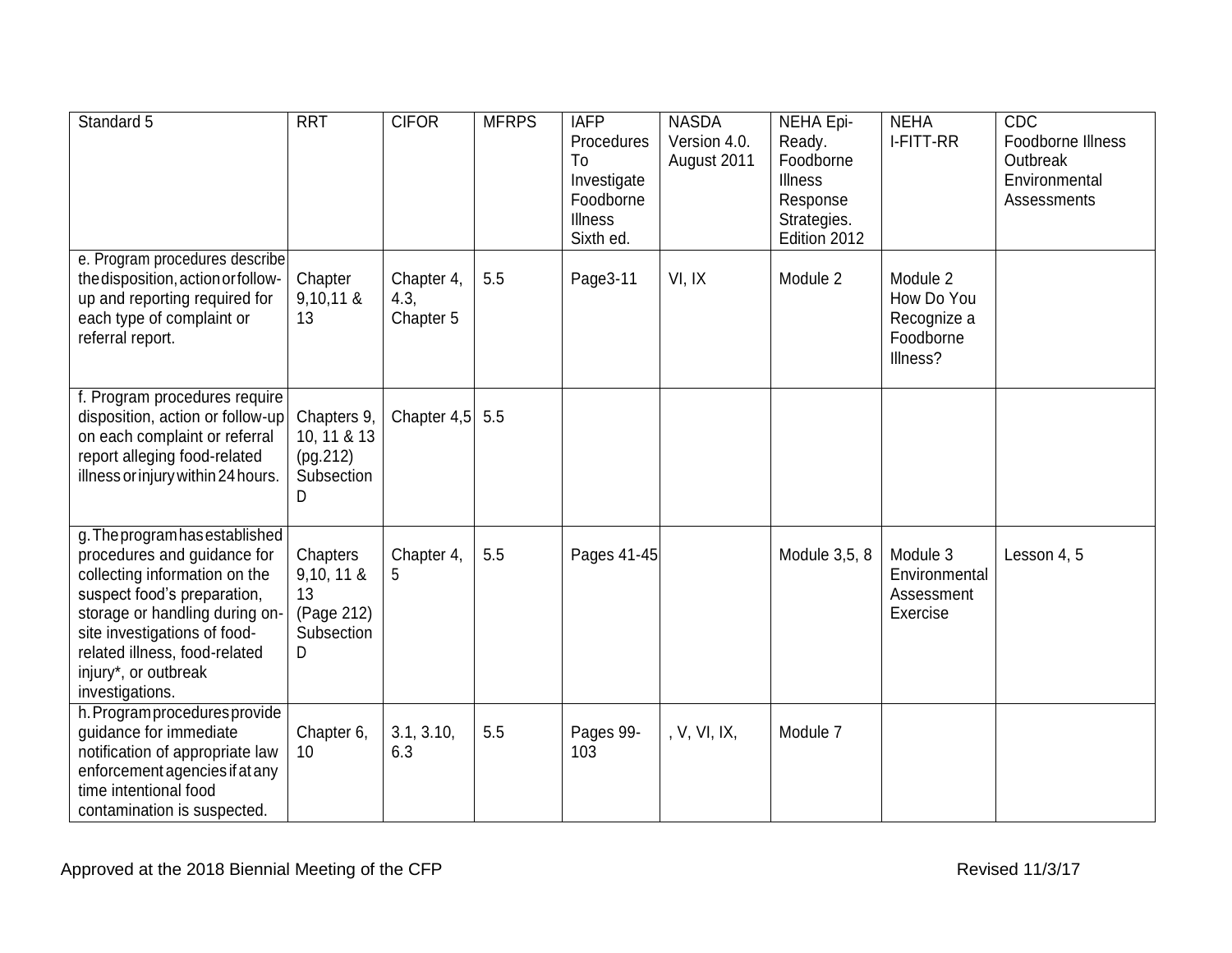| Standard 5                                                                                                                                                                                                                                          | <b>RRT</b>            | <b>CIFOR</b>                 | <b>MFRPS</b> | <b>IAFP</b><br>Procedures<br>To<br>Investigate<br>Foodborne<br><b>Illness</b><br>Sixth ed. | <b>NASDA</b><br>Version 4.0.<br>August 2011 | <b>NEHA Epi-</b><br>Ready.<br>Foodborne<br><b>Illness</b><br>Response<br>Strategies.<br>Edition 2012 | <b>NEHA</b><br>I-FITT-RR                            | CDC<br>Foodborne Illness<br>Outbreak<br>Environmental<br>Assessments |
|-----------------------------------------------------------------------------------------------------------------------------------------------------------------------------------------------------------------------------------------------------|-----------------------|------------------------------|--------------|--------------------------------------------------------------------------------------------|---------------------------------------------|------------------------------------------------------------------------------------------------------|-----------------------------------------------------|----------------------------------------------------------------------|
| i. Program procedures provide<br>guidance for the notification of<br>appropriate state and/or federal<br>agencies when a complaint<br>involves a product that<br>originated outside the agency's<br>jurisdiction or has been shipped<br>interstate. | Chapter 6,<br>10      | 3.1, 3.10,<br>7.3            | 5.3.1.2.2    | Pages 6-7                                                                                  | IV, V, VI, IX,<br>XII, XV                   | Module 7                                                                                             |                                                     | Lesson 7                                                             |
| 2. Reporting Procedures                                                                                                                                                                                                                             |                       |                              |              |                                                                                            |                                             |                                                                                                      |                                                     |                                                                      |
| a. Possible contributing factors<br>to the food-related illness, food-<br>related injury* or intentional food<br>contamination are identified in<br>each on-site investigation<br>report.                                                           | Chapters 9,<br>10, 11 | 5.2                          | 5.3          | Pages 34-<br>41                                                                            |                                             | Modules 5, 8                                                                                         | Module 3<br>Environmental<br>Assessment<br>Exercise | Lesson 2                                                             |
| b. The program shares final<br>reports of investigations with the<br>state epidemiologist and reports<br>of confirmed foodborne disease<br>outbreaks* with CDC.                                                                                     | Chapter 3,<br>6, 13   | 4.2, 4.3,<br>4.4, 7.5, $9.1$ | 5.5          | Page 75                                                                                    |                                             | Module 8                                                                                             | Module 7<br>Final Report &<br>Recovery              | Lesson 8                                                             |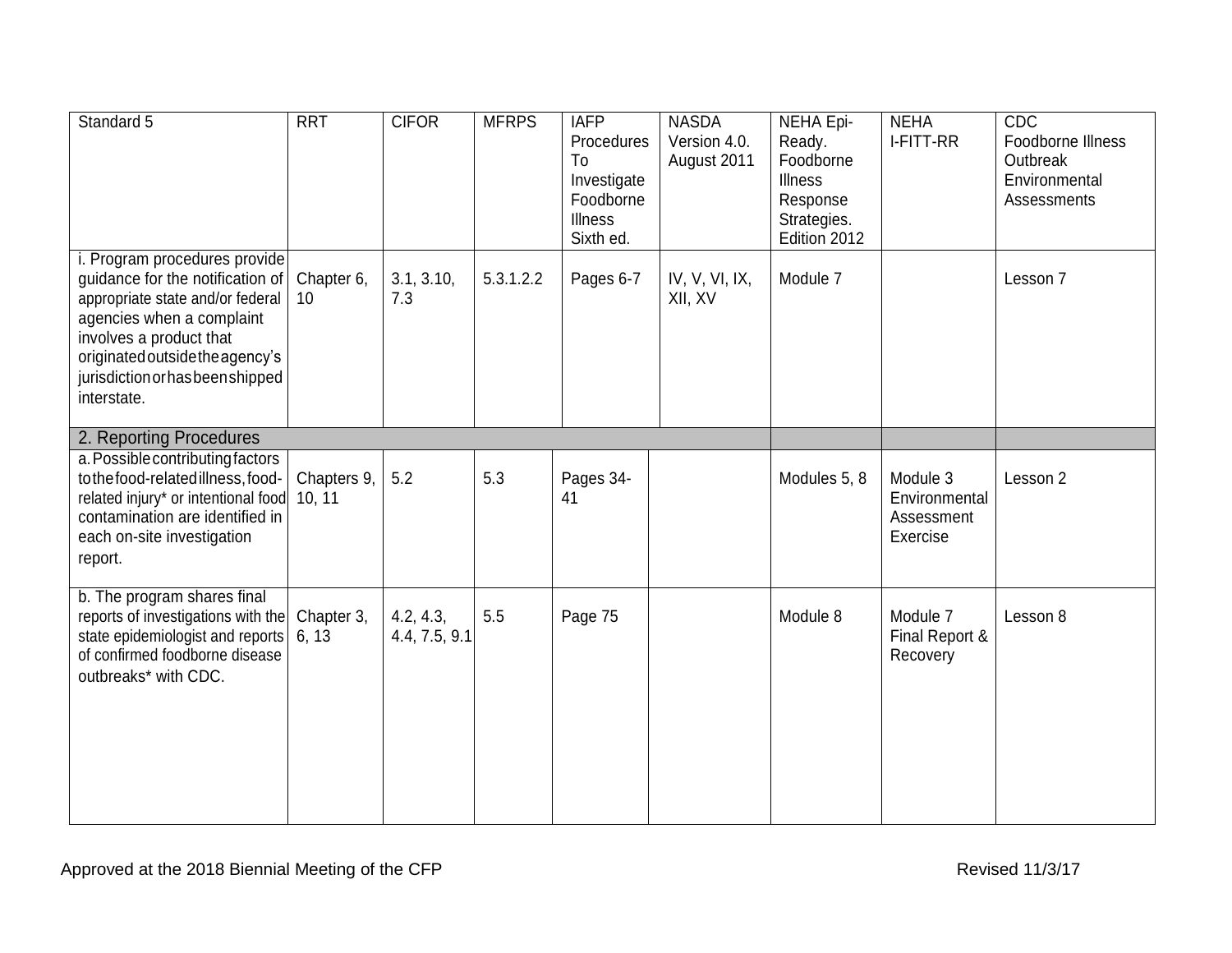| Standard 5                                                                                                                                                                                                                                                                                                                                                                                                                                                                                                                                                                 | <b>RRT</b> | <b>CIFOR</b>           | <b>MFRPS</b> | <b>IAFP</b><br>Procedures<br>To<br>Investigate<br>Foodborne<br><b>Illness</b><br>Sixth ed. | <b>NASDA Version</b><br>4.0. August<br>2011 | NEHA Epi-<br>Ready.<br>Foodborne<br><b>Illness</b><br>Response<br>Strategies.<br>Edition 2012 | <b>NEHA</b><br>I-FITT-RR                                       | <b>CDC</b><br>Foodborne Illness<br>Outbreak<br>Environmental<br>Assessments |
|----------------------------------------------------------------------------------------------------------------------------------------------------------------------------------------------------------------------------------------------------------------------------------------------------------------------------------------------------------------------------------------------------------------------------------------------------------------------------------------------------------------------------------------------------------------------------|------------|------------------------|--------------|--------------------------------------------------------------------------------------------|---------------------------------------------|-----------------------------------------------------------------------------------------------|----------------------------------------------------------------|-----------------------------------------------------------------------------|
| 3. Laboratory Support Documentation                                                                                                                                                                                                                                                                                                                                                                                                                                                                                                                                        |            |                        |              |                                                                                            |                                             |                                                                                               |                                                                |                                                                             |
| a. The program has a letter of<br>understanding, written<br>procedures, contract or MOU<br>acknowledging, that a<br>laboratory(s) is willing and able<br>to provide analytical support to<br>the jurisdiction's food program.<br>The documentation describes<br>the type of biological, chemical,<br>radiological contaminants or<br>other food adulterants that can<br>be identified by the laboratory.<br>The laboratory support available<br>includes the ability to conduct<br>environmental sample analysis,<br>food sample analysis and<br>clinical sample analysis. |            | 4.2, 4.3,<br>4.4, 9.1, | 5.3.3.4      |                                                                                            | VI                                          | Modules 4, 5                                                                                  | Module 5<br>Collecting<br>Samples and<br>Laboratory<br>Testing |                                                                             |
| b. The program maintains a list<br>of alternative laboratory<br>contacts from which assistance<br>could be sought in the event<br>that a food-related emergency<br>exceeds the capability of the<br>primary support lab(s) listed in<br>paragraph 3.a. This list should<br>also identify potential sources of<br>laboratory support such as FDA,                                                                                                                                                                                                                           |            | 4.2, 4.3,<br>4.4, 9.1  | 5.5          |                                                                                            | VI                                          |                                                                                               |                                                                |                                                                             |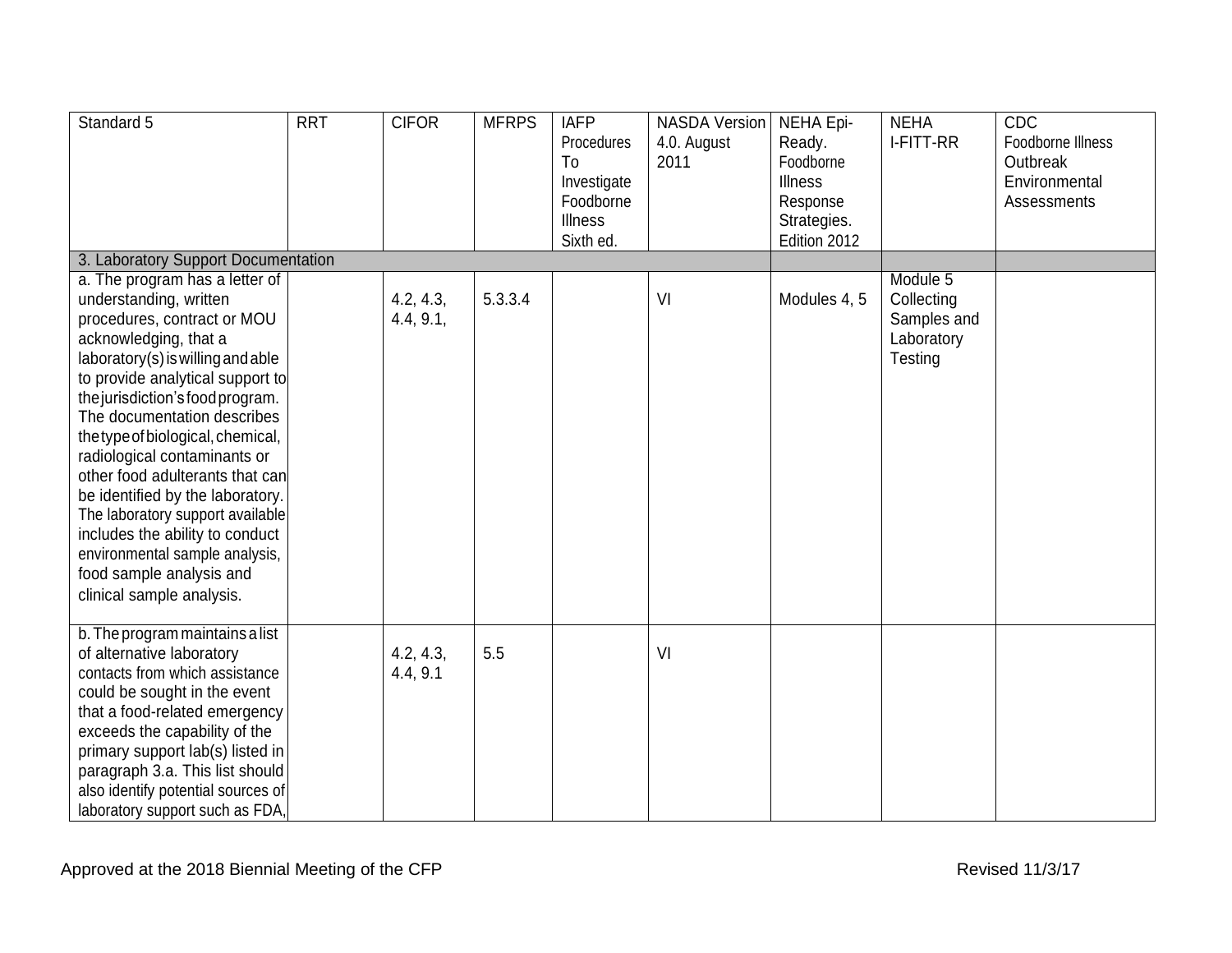| USDA, CDC, or environmental<br>laboratories for specific analysis<br>that cannot be performed by the<br>jurisdiction's primary<br>laboratory(s).                                                                                                                                                                                                                                                                                 |            |              |              |                                                                                            |                                             |                                                                                               |                                 |                                                                             |
|----------------------------------------------------------------------------------------------------------------------------------------------------------------------------------------------------------------------------------------------------------------------------------------------------------------------------------------------------------------------------------------------------------------------------------|------------|--------------|--------------|--------------------------------------------------------------------------------------------|---------------------------------------------|-----------------------------------------------------------------------------------------------|---------------------------------|-----------------------------------------------------------------------------|
| 4. Trace-back Procedures                                                                                                                                                                                                                                                                                                                                                                                                         |            |              |              |                                                                                            |                                             |                                                                                               |                                 |                                                                             |
| Standard 5                                                                                                                                                                                                                                                                                                                                                                                                                       | <b>RRT</b> | <b>CIFOR</b> | <b>MFRPS</b> | <b>IAFP</b><br>Procedures<br>To<br>Investigate<br>Foodborne<br><b>Illness</b><br>Sixth ed. | <b>NASDA Version</b><br>4.0. August<br>2011 | NEHA Epi-<br>Ready.<br>Foodborne<br><b>Illness</b><br>Response<br>Strategies.<br>Edition 2012 | <b>NEHA</b><br>I-FITT-RR        | <b>CDC</b><br>Foodborne Illness<br>Outbreak<br>Environmental<br>Assessments |
| a. Program management has an<br>established procedure to<br>address the trace-back of foods<br>implicated in an illness,<br>outbreak or intentional food<br>contamination. The trace-back<br>procedure provides for the<br>coordinated involvement of all<br>appropriate agencies and<br>identifies a coordinator to guide<br>the investigation. Trace-back<br>reports are shared with all<br>agencies involved and with<br>CDC. | Chapter 9  | 5.2          | 5.3.3.3      | Forms J 1, $2$ VI, IX<br>& 3 (pg. 152)<br>$-154)$                                          |                                             | Module 5                                                                                      | Module 8<br><b>Food Recalls</b> | Lesson 7                                                                    |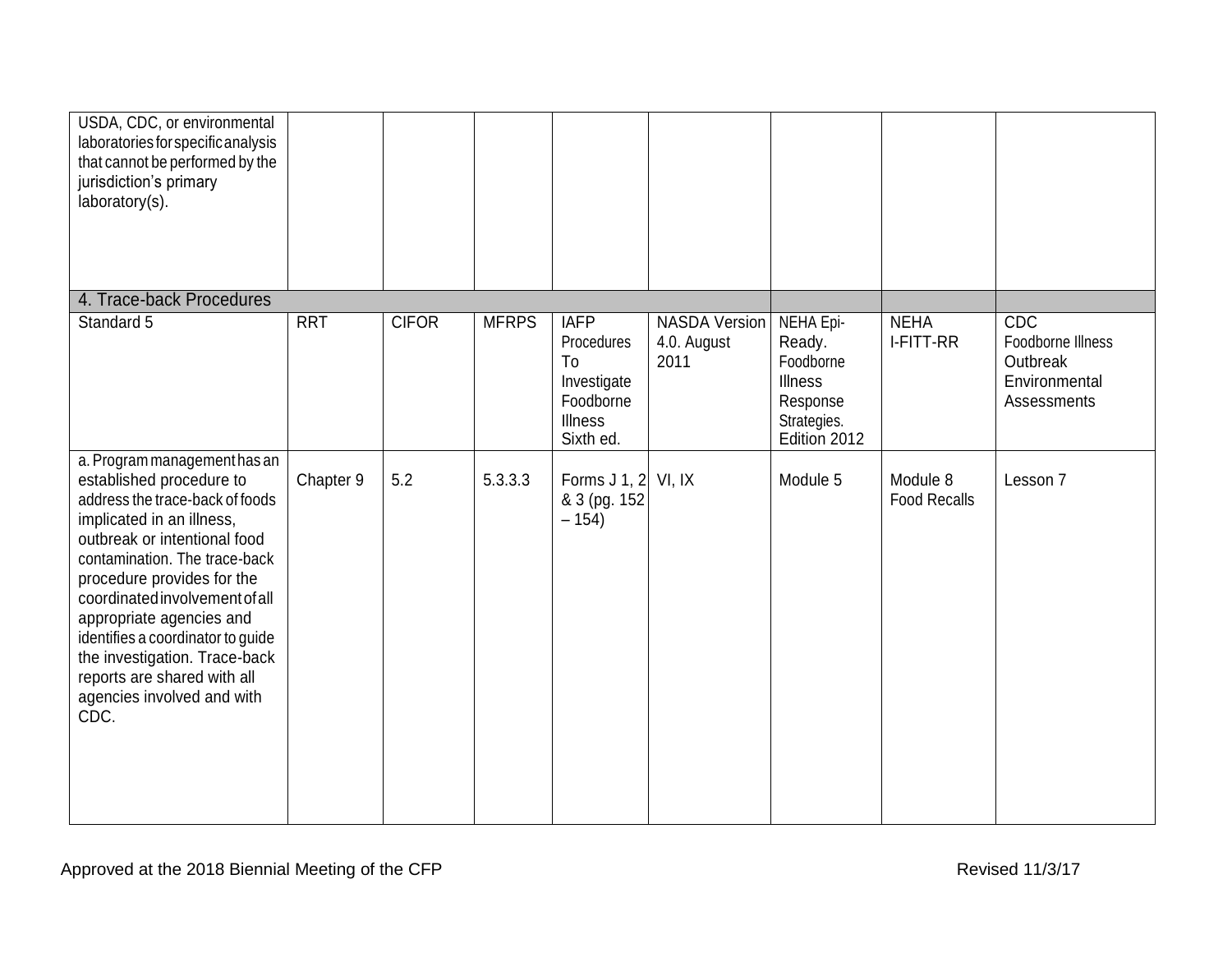| 5. Recalls                                                                                                                                                                                              |                    |              |              |                                                                                            |                                             |                                                                                        |                                                    |                                                                      |
|---------------------------------------------------------------------------------------------------------------------------------------------------------------------------------------------------------|--------------------|--------------|--------------|--------------------------------------------------------------------------------------------|---------------------------------------------|----------------------------------------------------------------------------------------|----------------------------------------------------|----------------------------------------------------------------------|
| Standard 5                                                                                                                                                                                              | <b>RRT</b>         | <b>CIFOR</b> | <b>MFRPS</b> | <b>IAFP</b><br>Procedures<br>To<br>Investigate<br>Foodborne<br><b>Illness</b><br>Sixth ed. | <b>NASDA Version</b><br>4.0. August<br>2011 | NEHA Epi-<br>Ready.<br>Foodborne<br>Illness<br>Response<br>Strategies.<br>Edition 2012 | <b>NEHA</b><br>I-FITT-RR                           | CDC<br>Foodborne Illness<br>Outbreak<br>Environmental<br>Assessments |
| a. Program management has an<br>established procedure to<br>address the recall of foods<br>implicated in an illness,<br>outbreak or intentional food<br>contamination.                                  | Chapter 12         | 5.2.4.1.1    | 5.3.2.2      |                                                                                            | VI, IX                                      | Module 5                                                                               | Module 8<br><b>Food Recalls</b>                    |                                                                      |
| b. When the jurisdiction has the<br>responsibility to request or<br>monitor a product recall, written<br>procedures equivalent to 21<br>CFR, Part 7 are followed.                                       | Chapter 12         | 5.2          |              |                                                                                            | VI, IX                                      |                                                                                        | Module 8<br><b>Food Recalls</b>                    |                                                                      |
| c. Written policies and<br>procedures exist for verifying<br>the effectiveness of recall<br>actions by firms (effectiveness<br>checks) when requested by<br>another agency.                             | Chapter 12         | 5.2          |              |                                                                                            |                                             |                                                                                        | Module 8<br><b>Food Recalls</b>                    |                                                                      |
| 6. Media Management                                                                                                                                                                                     |                    |              |              |                                                                                            |                                             |                                                                                        |                                                    |                                                                      |
| a. The program has a written<br>policy or procedure that defines<br>a protocol for providing<br>information to the public<br>regarding a foodborne illness<br>outbreak or food safety<br>emergency. The | Chapter 3, $6$ 3.6 |              | 5.3.4.2      | Page 73<br>and 105                                                                         | VI, IX, XI                                  | Module 8                                                                               | Module 6<br>Control<br><b>Measures</b><br>Module 8 |                                                                      |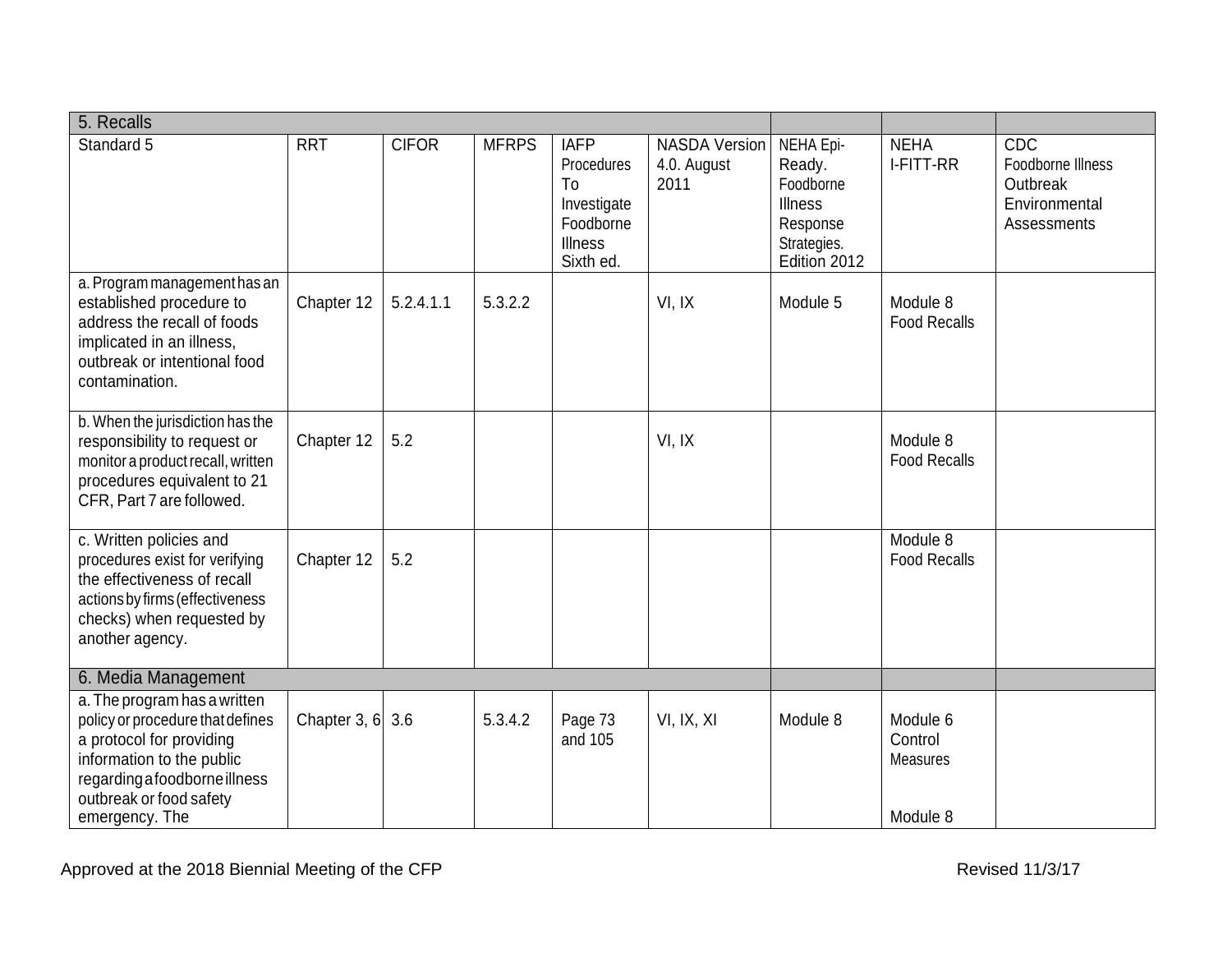| policy/procedure should<br>address coordination and<br>cooperation with other agencies<br>involved in the investigation. A<br>media person is designated in<br>the protocol.                                                                                                                                                                                                                                                                                                           |                   |                            |              |                                                                                            |                                             |                                                                                               | <b>Food Recalls</b>      |                                                                      |
|----------------------------------------------------------------------------------------------------------------------------------------------------------------------------------------------------------------------------------------------------------------------------------------------------------------------------------------------------------------------------------------------------------------------------------------------------------------------------------------|-------------------|----------------------------|--------------|--------------------------------------------------------------------------------------------|---------------------------------------------|-----------------------------------------------------------------------------------------------|--------------------------|----------------------------------------------------------------------|
| 7. Data Review and Analysis<br>Standard 5                                                                                                                                                                                                                                                                                                                                                                                                                                              | <b>RRT</b>        | <b>CIFOR</b>               | <b>MFRPS</b> | <b>IAFP</b><br>Procedures<br>To<br>Investigate<br>Foodborne<br><b>Illness</b><br>Sixth ed. | <b>NASDA Version</b><br>4.0. August<br>2011 | NEHA Epi-<br>Ready.<br>Foodborne<br><b>Illness</b><br>Response<br>Strategies.<br>Edition 2012 | <b>NEHA</b><br>I-FITT-RR | CDC<br>Foodborne Illness<br>Outbreak<br>Environmental<br>Assessments |
| a. At least once per year, the<br>program conducts a review of<br>the data in the complaint log or<br>database and the foodborne<br>illness and food-related injury*<br>investigations to identify trends<br>and possible contributing factors<br>that are most likely to cause<br>foodborne illness or food-related<br>injury*. These periodic reviews<br>of foodborne illnesses may<br>suggest a need for further<br>investigations and may suggest<br>steps for illness prevention. | Chapter 13,<br>14 | 4.3,<br>Chapter 8<br>5.2.9 |              | 2&3                                                                                        | XIV                                         | Module 2                                                                                      |                          |                                                                      |
| b. The review is conducted with<br>prevention in mind and focuses<br>on, but is not limited to, the<br>following:<br>1) Foodborne Disease<br>Outbreaks*, Suspect Foodborne<br>Outbreaks* and Confirmed<br>Foodborne Disease Outbreaks*                                                                                                                                                                                                                                                 | Chapter 13,<br>14 | 4.3,<br>Chapter 8          |              |                                                                                            |                                             |                                                                                               |                          |                                                                      |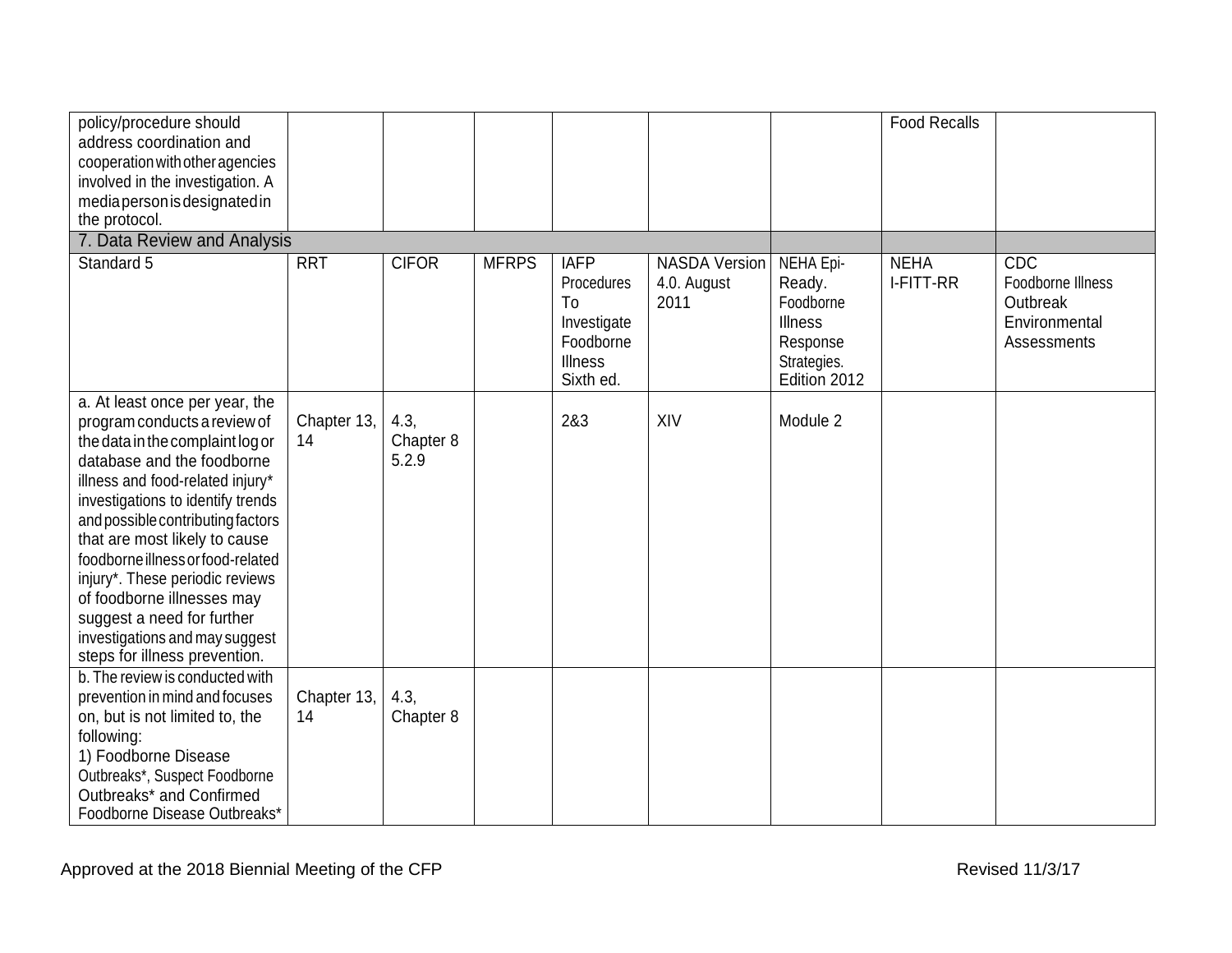| in a single establishment;     |  |  |  |  |
|--------------------------------|--|--|--|--|
| 2) Foodborne Disease           |  |  |  |  |
| Outbreaks*, Suspect Foodborne  |  |  |  |  |
| Outbreaks* and Confirmed       |  |  |  |  |
| Disease Outbreaks* in the same |  |  |  |  |
| establishment type;            |  |  |  |  |
| 3) Foodborne Disease           |  |  |  |  |
| Outbreaks*, Suspect Foodborne  |  |  |  |  |
| Outbreaks* and Confirmed       |  |  |  |  |
| Foodborne Disease Outbreaks*   |  |  |  |  |
| implicating the same food;     |  |  |  |  |
| 4) Foodborne Disease           |  |  |  |  |
| outbreaks*, Suspect Foodborne  |  |  |  |  |
| Outbreaks* and Confirmed       |  |  |  |  |
| Foodborne Disease Outbreaks*   |  |  |  |  |
| associated with similar food   |  |  |  |  |
| preparation processes;         |  |  |  |  |
| 5) Number of confirmed         |  |  |  |  |
| foodborne disease outbreaks*;  |  |  |  |  |
| 6) Number of foodborne disease |  |  |  |  |
| outbreaks* and suspect         |  |  |  |  |
| foodborne diseaseoutbreaks*;   |  |  |  |  |
| 7) Contributing factors most   |  |  |  |  |
| often identified;              |  |  |  |  |
| 8) Number of complaints        |  |  |  |  |
| involving real and alleged     |  |  |  |  |
| threats of intentional food    |  |  |  |  |
| contamination; and             |  |  |  |  |
| 9) Number of complaints        |  |  |  |  |
| involving the same agent and   |  |  |  |  |
| any complaints involving       |  |  |  |  |
| unusual agents when agents     |  |  |  |  |
| are identified.                |  |  |  |  |
|                                |  |  |  |  |
|                                |  |  |  |  |
|                                |  |  |  |  |